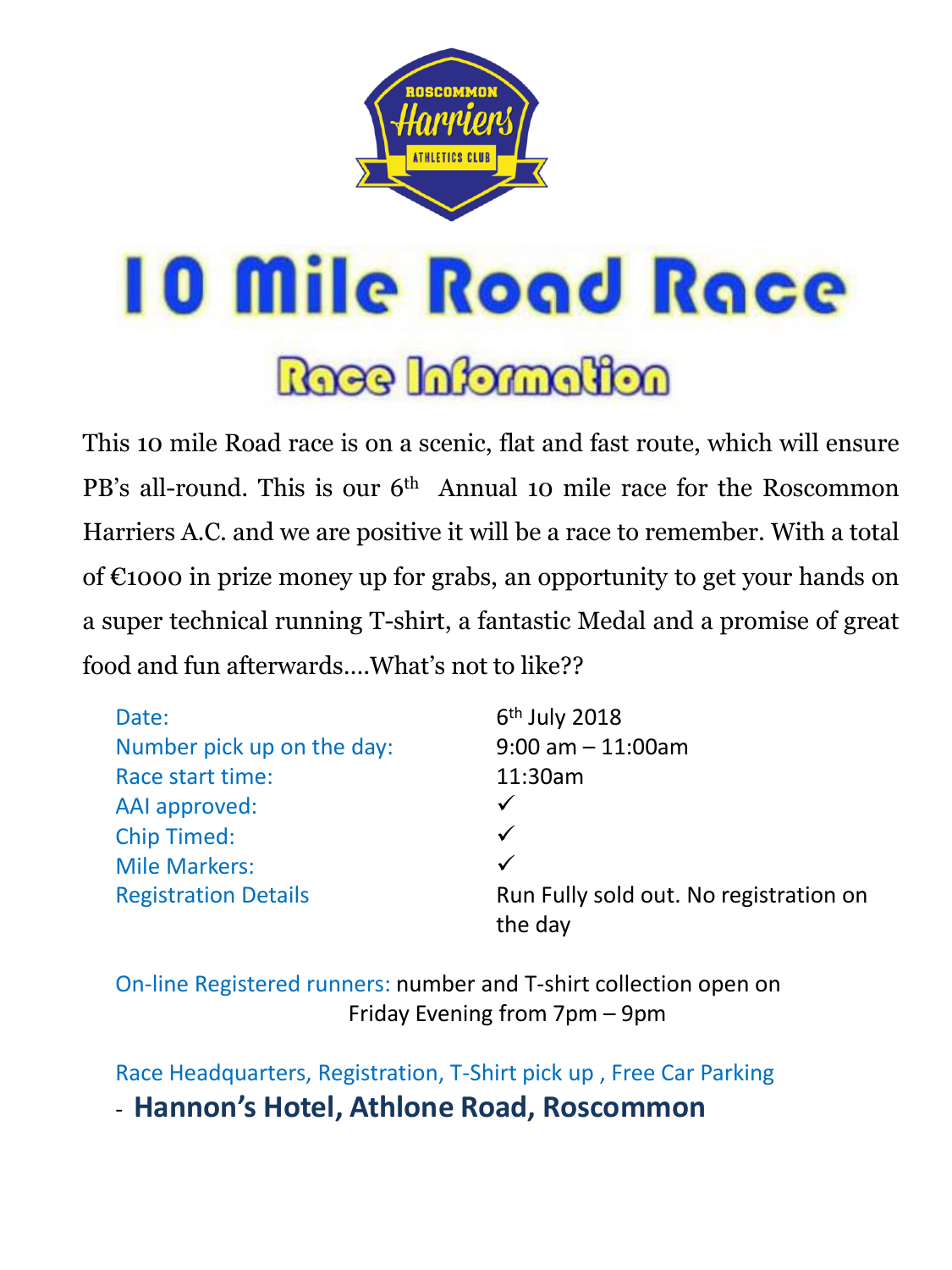### Directions To Hannons Hotel – Eircode: F42 PH33



**From Dublin:** Take Exit 12 off the M6 and continue on N61 towards Roscommon town, Hannon's Hotel is on the left hand side as you enter the town

**From Sligo:** On Entering Roscommon town, take 1<sup>st</sup> exit off 1<sup>st</sup> Roundabout, 1<sup>st</sup> Exit off 2<sup>nd</sup> Roundabout, 3<sup>rd</sup> Exit off 3<sup>rd</sup> Roundabout, 1<sup>st</sup> exit off 4<sup>th</sup> Roundabout, and 1<sup>st</sup> exit off 5<sup>th</sup> Roundabout (Caseys/Supermacs). Continue on N61 for approx. 1km and Hannon's Hotel is on the right hand side

**From Galway:** On Entering Roscommon town take the 3<sup>rd</sup> exit at 1<sup>st</sup> roundabout,  $2^{nd}$  exit at  $2^{nd}$  roundabout and  $3^{rd}$  exit at  $3^{rd}$  roundabout (Caseys/Supermacs). Continue on N61 for approx. 1km and Hannon's Hotel is on the right hand side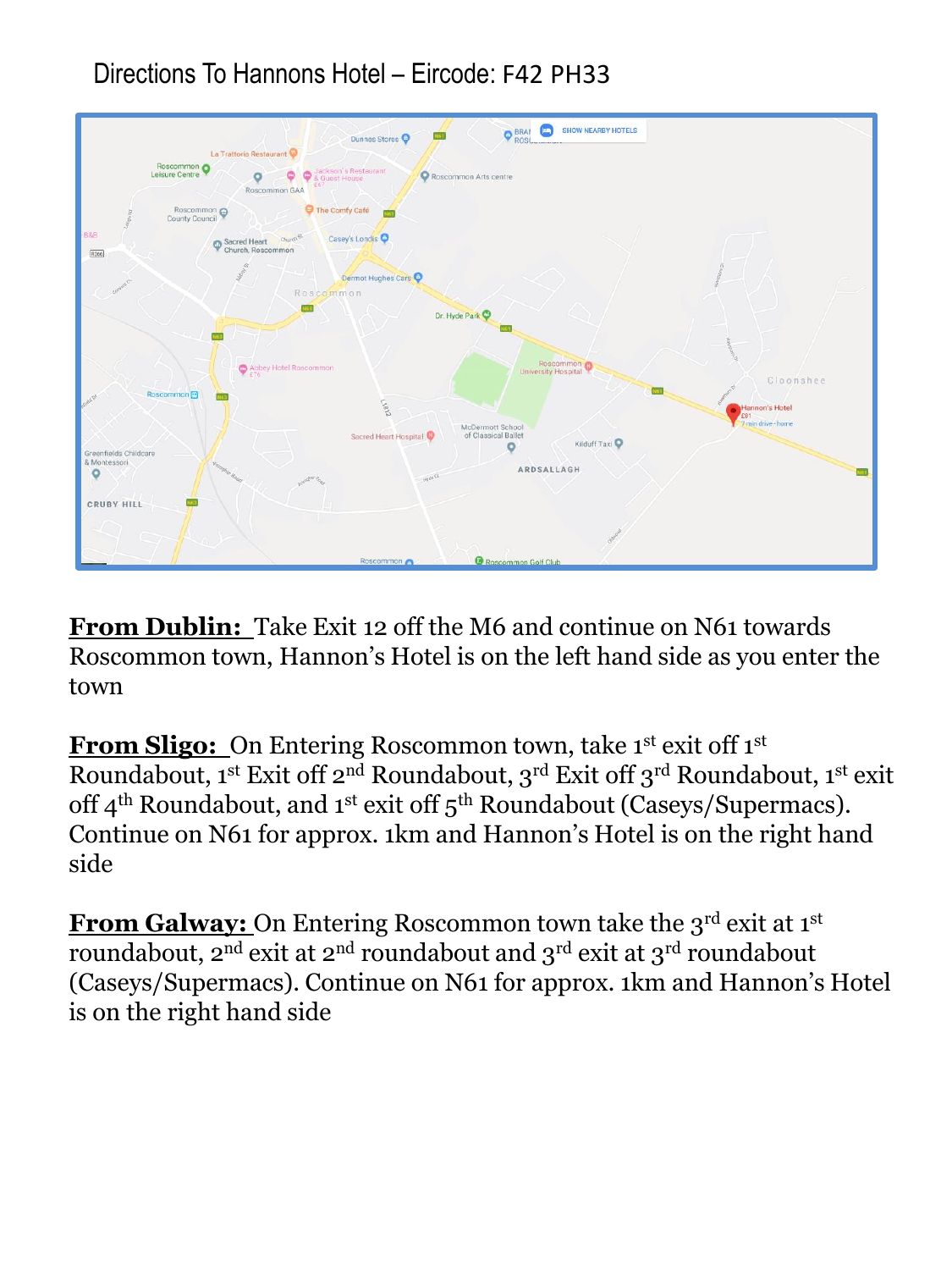## **Course Map:**



4 water stations on Route: 2 miles, 4 miles, 6 miles, 8 miles

### **Course Elevation:**